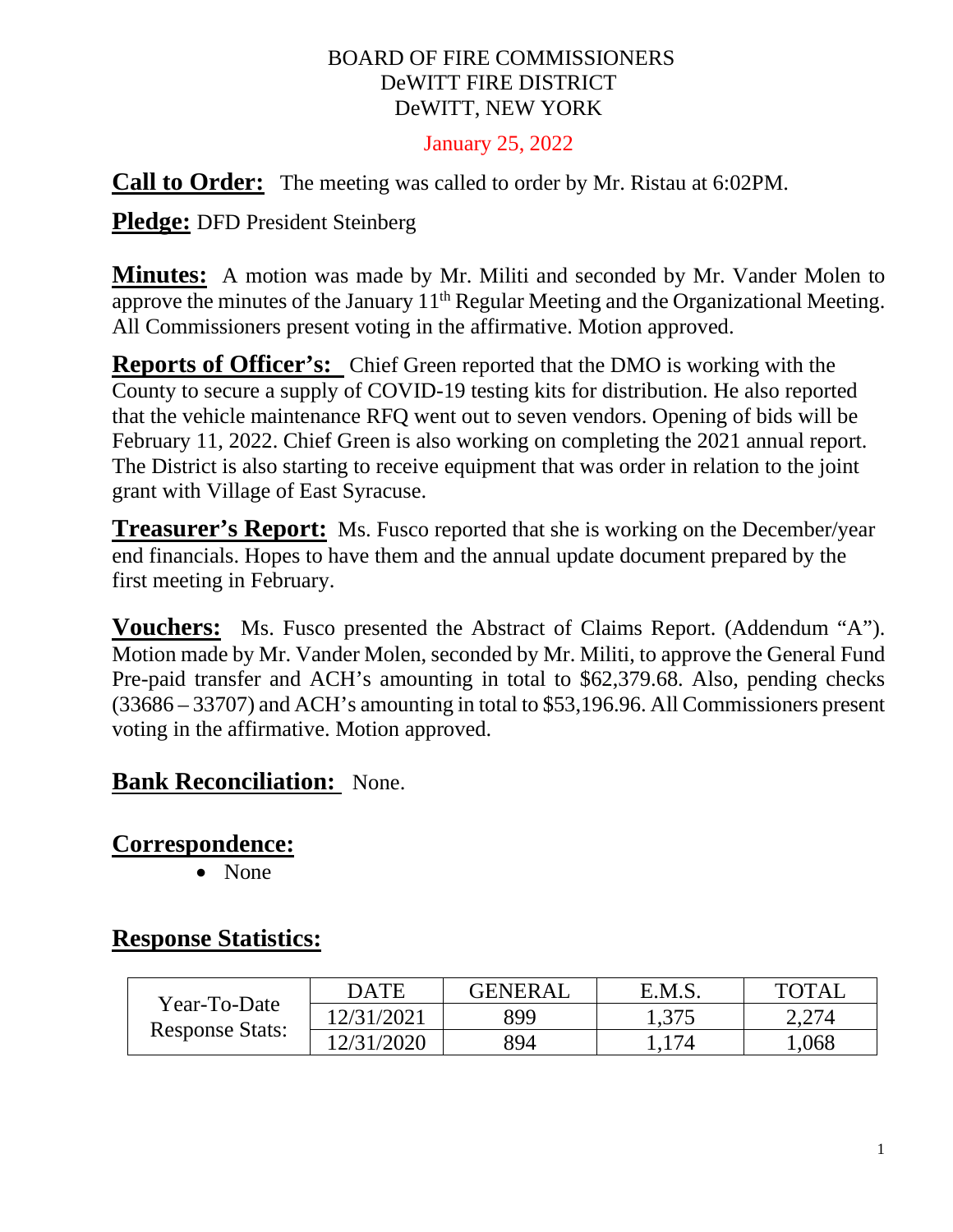# **Training Requests:** None

## **COMMITTEE REPORTS:**

**Apparatus and Equipment:** Chief Green gave an update on the progress of E-8. The District plans to schedule an upcoming trip to inspect progress. Chief Green reported that the light tower on R-7 was reinstalled.

**Buildings and Grounds:** Chief Green reported that he is working on updating the preventative maintenance guidelines for vendors.

**Finance:** Ms Fusco reported that the District received the 2022 Town & County tax receipts from the Town.

**Long-Range Planning:** No report.

**Personnel/Staffing**: No report.

**Legal:** No report.

## **OLD BUSINESS:** None

### **NEW BUSINESS:**

#### **Executive Session:**

A motion was made by Mr. Vander Molen, seconded by Mr. Militi to go into Executive Session. All Commissioners present voted in the affirmative. Motion approved at 6:14PM.

A motion was made by Mr. Vander Molen, seconded by Mr. Militi to return to the General Session. All Commissioners present voted in the affirmative. Motion approved at 6:50PM.

No business was conducted during the Executive Session.

### **FF/EMT/Paramedic Appointments:**

A motion was made by Mr. Ristau, seconded by Mr. Vander Molen to authorize Chief Green hire the following individuals from civil service exam list 66167 with a start date of February 21, 2022; Geoffrey Nicholas (Paramedic Step Probation), Timothy Haenichen (Paramedic Step Probation), Jonathon Gower (Paramedic Step Probation), Andrea Roy (Paramedic Step Probation), Ryan Lewis (EMT Step Probation). Also, Robert Parry, a lateral transfer from Village of Herkimer (Paramedic Step Probation). All Commissioners present voting in the affirmative. Motion approved.